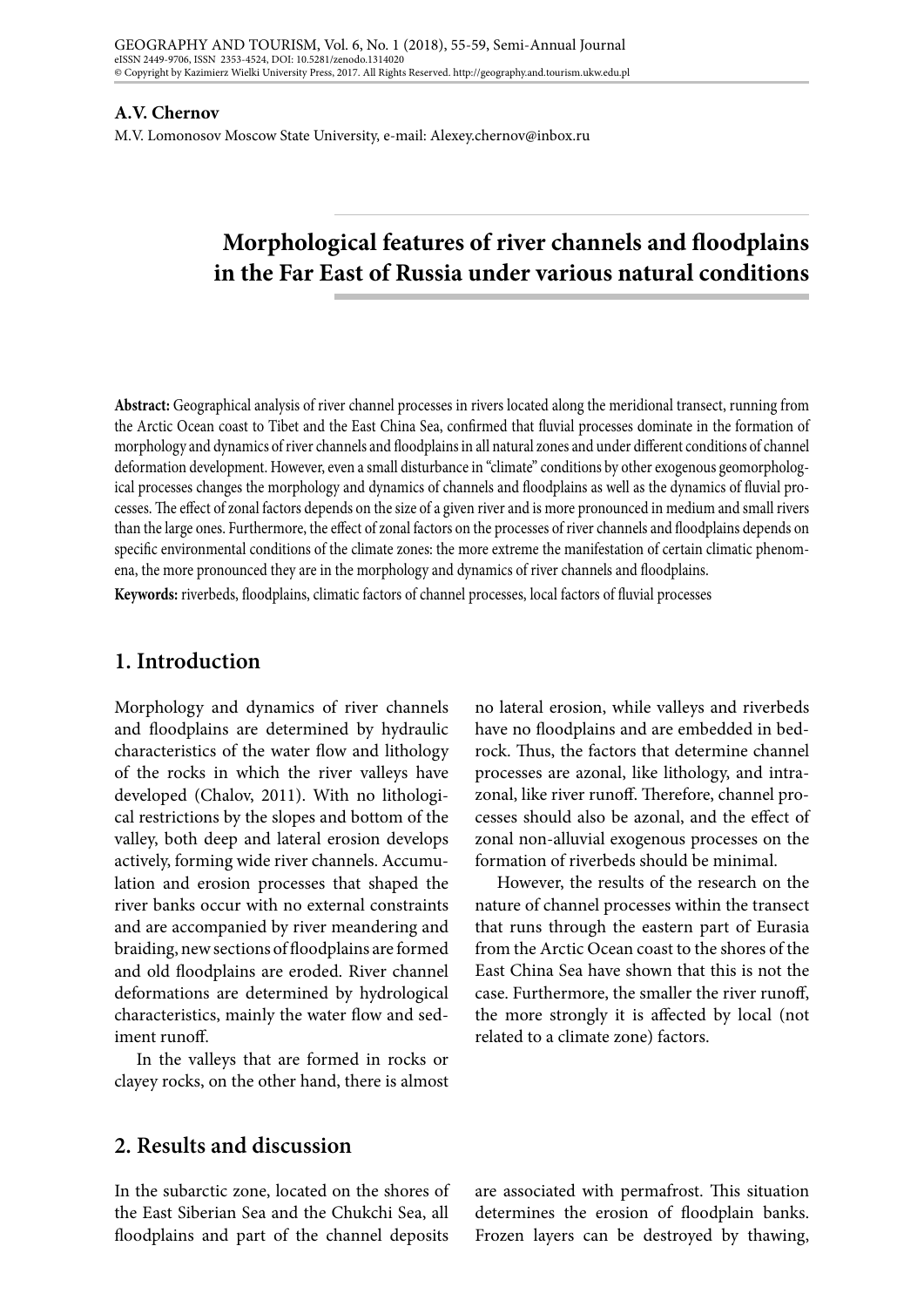which is faster when a water stream affects the bank, i.e. on concave banks of river meanders. The thawed soil is saturated with water and collapses into the river channel, facilitating the erosion of the bank. The rate of erosion on concave banks of meanders is faster, and therefore the river channel is wider within meanders compared to non-meandering sections. Such extensions of river channels have a common erosion and thermokarst origin. This is particularly evident in small and medium-sized rivers – the upper Vilyuy and its tributaries, the upper Olenyok, the Sal, the Morkoka, the Muna, the Molodo, the rivers of Yana-Indigirka and Kolyma lowlands. In the plan view, their riverbeds are bead-shaped, where rounded extensions alternate with narrow-flow sections of a channel. In rivers with higher runoff, the effect of thermal bank erosion is visible only within meanders, whereas in such large rivers as the Olenyok, the Anabar (downstream), the Yana, the Indgirka, and the Kolyma, its impact is not observed even in meanders. Floodplains of rivers in the subarctic zone are covered with a network of frozen polygons, forming polygonal microrelief and contributing to land inundation (Chernov, 2009).

Most rivers in Russia and China, rivers of the Amur basin, the middle reaches of the Selenga river and its tributaries are located in the temperate zone. Channel processes in this zone are under the minimum influence of the zonal non-fluvial factors. On small and medium-sized rivers in the taiga, characterized by wide bottom of valleys, the river flow may be locally blocked by trunks of fallen trees. In deeply incised valleys, the river channel processes may be affected by landslide and talus processes on the slopes, but they are not zonal and depend on the depth of incision and the composition of rocks in the valley.

Rivers in the south form their valleys, channels and floodplains in the subtropical zone, which is characterized by semiarid and arid climate in most of the China and Mongolia territories. However, in the eastern provinces of China, the monsoon climate is typical of the subtropical zone. These zonal climatic features are evident in the morphology and dynamics of small and medium-sized river channels.

The second most important factor affecting the river channel processes in semiarid and arid conditions of subtropics are aeolian processes. They occur in semi-deserts and deserts, where migrating sands are widespread, e.g. crescent-shaped and pyramidal sand dunes, barchans and sand ridges. While moving in accordance with the prevailing wind directions (northern in winter and southern in summer), these sand formations reach river valleys and successively cover higher terraces, the bottom of valleys and river channels. Further development of the processes of interactions between the water flow and the sand masses can proceed under different scenarios.

The Tarim river, located in the Taklamakan desert, is fed in its middle reaches by the tributaries flowing from the southern slopes of the Tian Shan – the Khalygtau, Sarmik-Ula, Chyoltag, Kururtag mountain ridges. All of them are left-bank tributaries of the Tarim, while the Taklamakan desert is located to the right (further south). The sand coming from this desert fill the right-bank part of the valley, including the river channel. Then the river develops a new channel, displaced relative to the previous one to the north, towards the foothills of the above-mentioned ridges. The old river channel is filled with sand, but its position is well visible as a meandering dry paleochannel. As a result, a dense network of dry meandering paleochannels can be observed in the bottom of the Tarim valley in the right-bank part of the valley and waterlogged meandering channels in the left-bank part. The width of the entire valley bottom is about 50 km and the width of the river channel located in its central part – 80 m.

In the lower reaches of the Tarim River, where its valley moves further away from the above-mentioned mountain ridges, the process of the floodplain and riverbed filling with sand is activated in the meridional reaches of the river, while small strips of sand may migrate along the river, because the floodplain is almost devoid of vegetation. The water flow along the river channel is not visible in the winter period. In such sand-buried fragments of the valley, there are areas (40-50 km apart) where the water discharge is restored along meandering river channels, and the location of the river valley bottom in the ground depression results in the formation of small water bodies and marshes, often strongly saline. Some of these water bodies and marshes (except those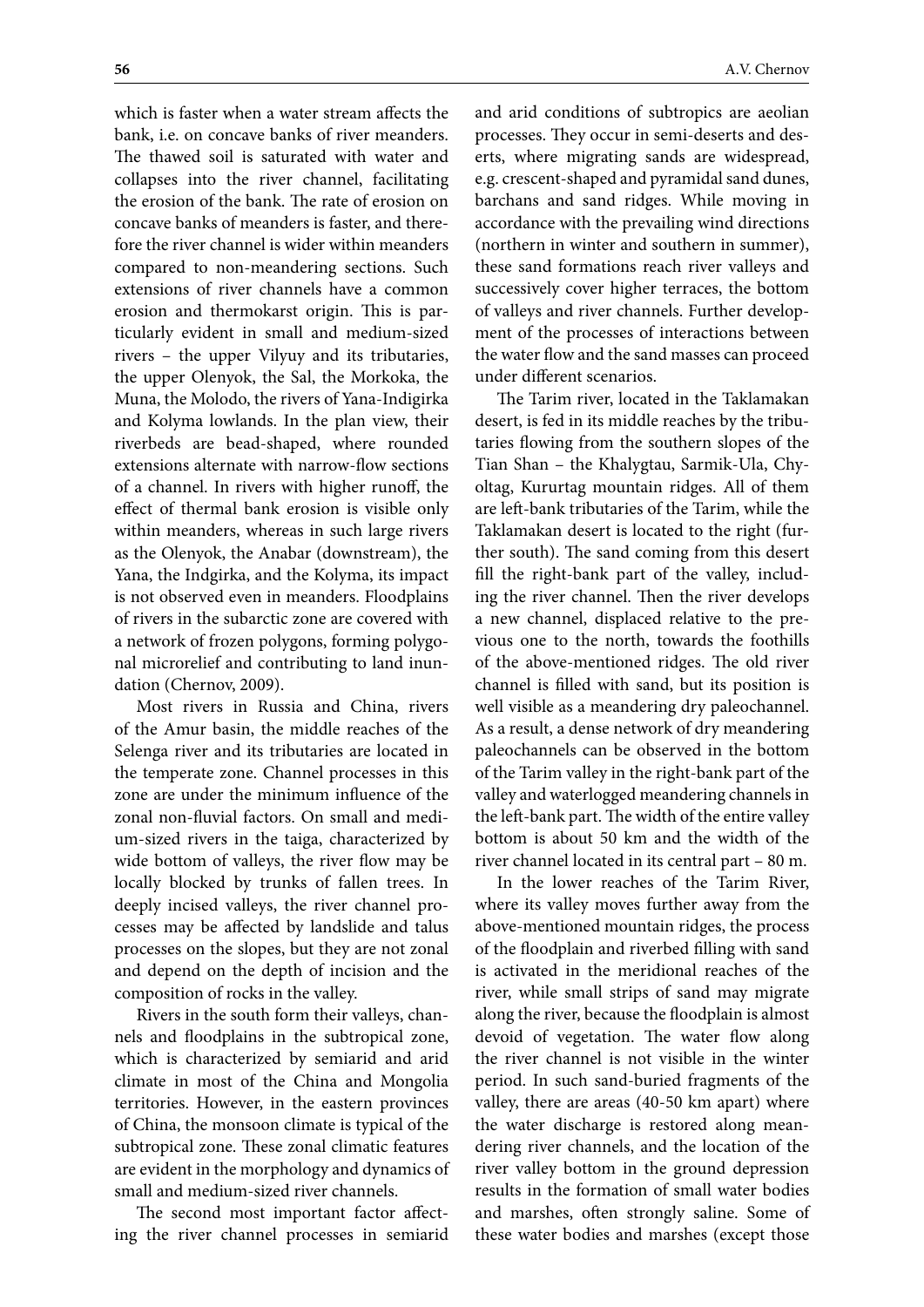with high salinity) are used for agricultural purposes.

The Cherchen river located on the southern edge of the Taklamakan Desert can be described the same way. The river originates in the Przhevalsky and Altyntag ridges and the waters of its middle course sink into the sand of the desert and does not even reach Lake Lop Nor. The channels covered with sand are also located further south of the preserved riverbed. This indicates the predominance of southern winds (prevailing in the summer) in the desert basin, which ensures the displacement of dunes and river channel to the north.

Right-bank tributaries of the Selenga river are located in the northern peripheries of the Gobi Desert; they are characterized by specific morphology and dynamics. Aeolian processes in the catchments of these rivers are camouflaged by the undulating landscape and the varied relief caused by selective erosion of rocks, which results in a large dispersion of the landscape. At the same time, the slope processes, typical of semiarid conditions, are manifested through deluvial erosion, contributing to the formation of badlands. All this leads to excessive accumulation of alluvium in riverbeds and their siltation. Most of the river basins are characterized by steep slopes and flat bottoms, the width of which exceeds the width of narrow and silted river channels 50–100 times. The river channels are meandering or braided and lateral erosion is common. Wide floodplains are almost completely transformed by a large number of floodplain streams, there are many dry dead channels and oxbow depressions.

In some rivers (the Ider, the Chuluut, the Tamir, the Orkhon), the bottoms of the valleys expand even more at some locations, forming intermontane valleys. Their relief bears traces of material removed from low-mountain catchments, visible in the form of cones. Most likely they were formed in the past when the volume of the river flow was greater compared to the modern one. A large amount of material was carried down from the low-mountain terrain by slope and channel flows, filling the valleys. The water spread over these flat cones, forming a large number of streams. Many of them are still functioning, supplying fine material to the river channels, but most of the streams in such valleys have turned into dry dead channels.

The morphology of the channel and the floodplain of the Kharuukh River is typical of the desert river valleys located further south. The fluvial relief of the valley have been transformed by landscapes of solonchaks and aeolian barchans characteristic of the arid climate. The solonchaks can be found both in floodplain channels, preventing water runoff, and on the surface of the floodplain. The higher terraces, distant from the contemporary river channel and the saline floodplain, are now covered by barchans. In some areas, dunes and barchans completely cover the whole valley, leaving no place for surface runoff.

As we approach the eastern coast of China, the subtropical climate affects the river channel processes, even in the case of such large rivers as the Yellow River. In the middle reaches of the river, with the Alashan desert west of the valley and the Ordos loess plateau in the east, the nature of the riverbed and floodplain processes is similar to those of desert rivers. However, the same processes like in the arid zone occur in the river valley, covering the valley bottom with sand and migrating sand dunes in the "aeolian" sections of the valley, and in a vast cultivated floodplain (up to 10 km wide, with a low terrace of up to 50 km width), where the desert is located far from the river.

The North China Plain is not separated from the ocean by mountains and, during monsoons, the oceanic air masses reach far inland, penetrating the river basins in this area – the lower reaches of the Huang He, the Huai He, the Yangtze and others. In this area, arid and semi-arid climate conditions are replaced by humid conditions. Therefore, the intrazonal riverbed processes dominate again in the formation of river channels and floodplains. The rivers are characterized by wide valleys and channels forming either meanders with a low radius of curvature or single streams. Lakes in the mouths of tributaries connected with the main river by short and narrow streams are characteristic of this river system. These lakes are fed by water during monsoon floods, and in the dry season they are the source of water for the main river. However, such floodplain lakes are not a zonal feature of the areas – they also occur in the lower Amur and indicate the neotectonic lowering of all coastal lowlands in the Pacific coast of Eurasia and the accumulation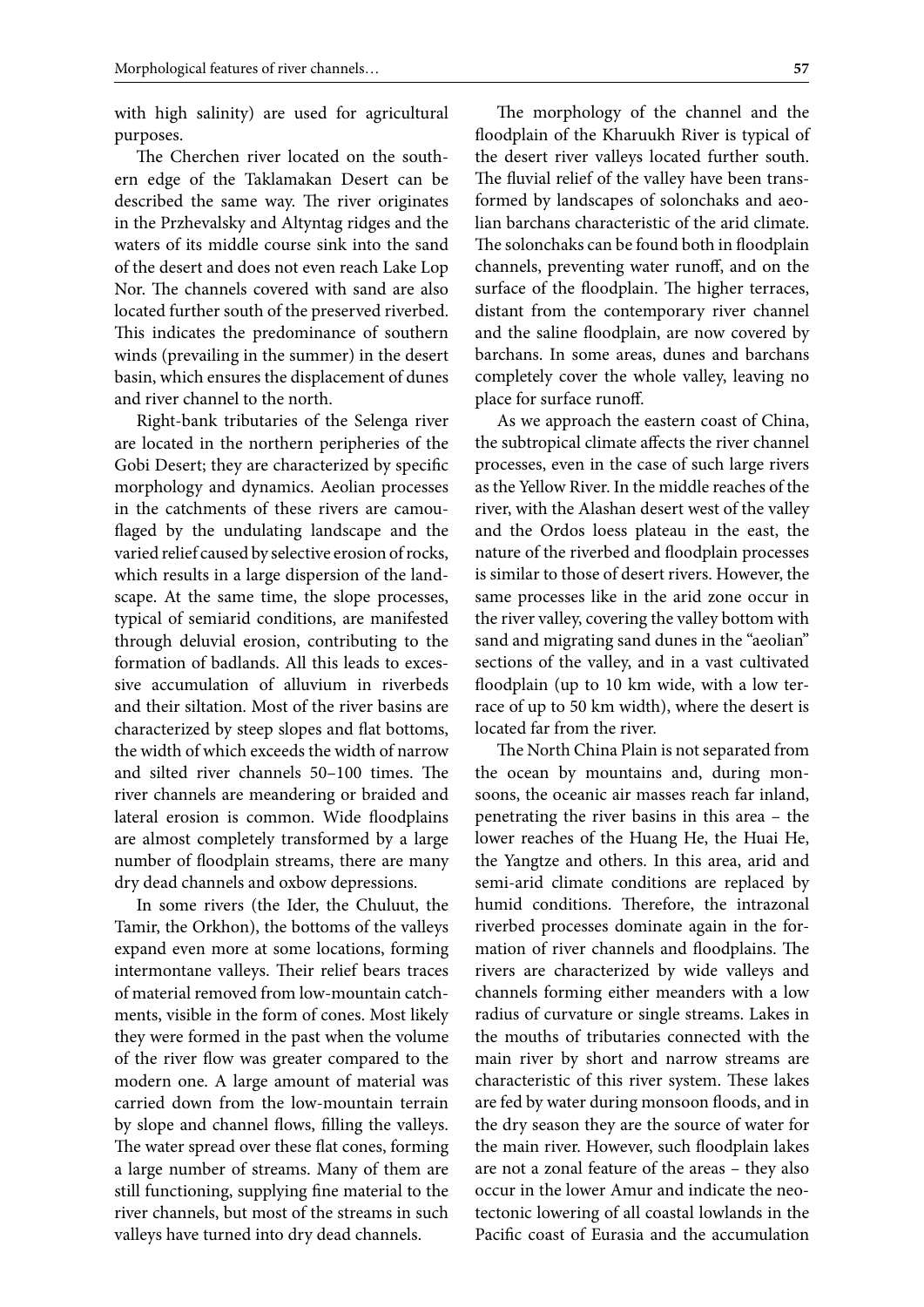of alluvium in river channels as a consequence of this process.

In the conditions when the development of the valley floor is limited by lithological factors, the influence of zonal non-fluvial factors on channel processes in the subtropical zone is manifested in a different way. In the high mountain region of East Tibet, where the upper reaches of the Yangtze River are located, the climate is semiarid, but due to strong winds prevailing at the altitudes of 4–5 km, no sandy massifs, hence no aeolian processes occur. The tributaries of the Yangtze river, flowing down the slopes of relatively low ridges, develop their valleys in intermontane lowlands. The bottoms of the valleys are flat and channel processes are initiated easily. The channels of these rivers are braided and the floodplain is covered with scattered shrub vegetation. Such types of channels and floodplains are similar to those of arid subtropical rivers.

Such zoning elements are not observed in the middle reaches of rivers flowing down the massifs of the Eastern Himalayas into the Pacific Ocean and deeply cut into the surrounding

**3. Conclusions**

The geographical analysis of channel evolution of rivers located in the north-south transect, running from the Arctic Ocean coast to Tibet and the East China Sea, confirmed that fluvial processes control the formation of morphology and dynamics of channels and floodplains in all climate zones and affect channel deformations under different local conditions. However, even a small disturbance in "climate" conditions by other exogenous geomorphological processes changes the morphology of channels and floodplains and the dynamics of fluvial processes.

In the subarctic zone, the development of channel deformations is modified by permafrost. Permafrost consolidates alluvial and marine sediments and protects against erosion in some river sections. In other sections, however, permafrost caused riverbank erosion processes more effective due to increasing permafrost thawing along concave banks. This results in the formation of channel sections characterized by exceptionally large width, not resulting from fluvial conditions in this climate

rocks (entrenched rivers with no floodplains developed). Moreover, channel deformation is influenced by non-fluvial factors such as azonal landslides and sloughing, related to lithological conditions.

In small high-mountain rivers, flowing from the glaciers' floor (subglacial rivers) or from the relict periglacial lakes located at the direct forefield of glaciers, unique "planar" channels are formed (Chernov, 2016). The water flow down the valleys in a non-organized way (without the formation of channels), due to the lack of both suspended and bedload sediments. The water flows between small rhododendrons and is characterized by small velocity up to the place of a relict rapid in the valley bottom. The height of such rapids do not exceed 10-15 m. The whole mass of water flows down as a uniform stream, forming waterfalls. Lack of visible erosion forms proves that there is no linear concentration of the flow. Downstream of the waterfalls, the flow rate is reduced and the water flows again between the bushes and does not form a channel.

zone. However, this phenomena occurred only in small and medium-sized rivers of the subarctic zone.

In the humid temperate zone, the influence of zonal fluvial factors on channel processes is negligible. Further south, in the subtropical zone, climate aridization occurs over most of the territory of Mongolia and China. On the one hand, the river flow decreases and small rivers predominate, on the other hand, eolian processes are activated in the valleys. Aeolian processes limit the possibility of free channel development and the formation of floodplains. Large amounts of sand entering the channel can often cause the termination of surface runoff in dry seasons. While moving from the watersheds, barchans fill the floodplain and rive channels with sand. Backfilling the river channel with sand may cause the river to form a new channel, even if it is not in line with the tendency to develop fluvial processes in these areas. In the arid highlands of the subtropical zone (Eastern Tibet), the factors related to lat